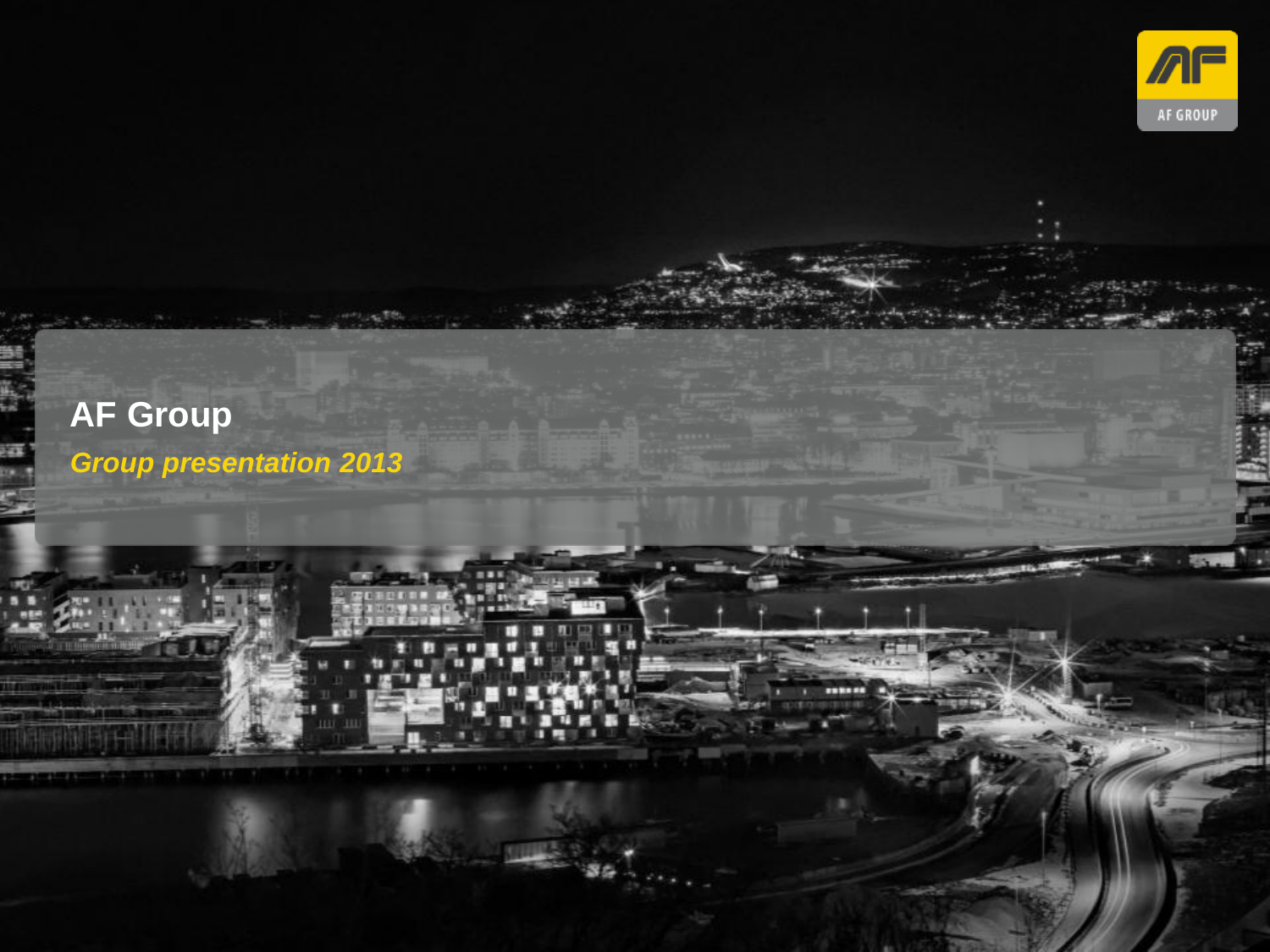

# **AF Group in short**

- **Industry and construction group:** 
	- Civil engineering
	- Environment
	- Building
	- Property
	- Energy
	- Offshore
- Revenues 2012: NOK 9,830 million (EUR 1,206)
- EBT 2012: NOK 318 million (EUR 39)
- 2700 employees in Norway, Sweden, China, Lithuania and UK
- Listed on Oslo Stock Exchange since 1997
- **Employees hold approx. 15 % of the** shares in the company



| <b>NOK million</b> | Q <sub>2</sub><br>2013 | Q <sub>2</sub><br>2012 | YTD<br>2013 | <b>YTD</b><br>2012 |
|--------------------|------------------------|------------------------|-------------|--------------------|
| <b>Revenues</b>    | 2,709                  | 2,503                  | 5,084       | 4,815              |
| <b>EBIT</b>        | 128                    | 120                    | 217         | 193                |
| <b>EBT</b>         | 129                    | 118                    | 220         | 190                |
| EBIT %             | 4.7%                   | 4.8%                   | 4.3%        | $4.0\%$            |
| EBT %              | 4.8%                   | 4.7%                   | 4.3%        | 3.9%               |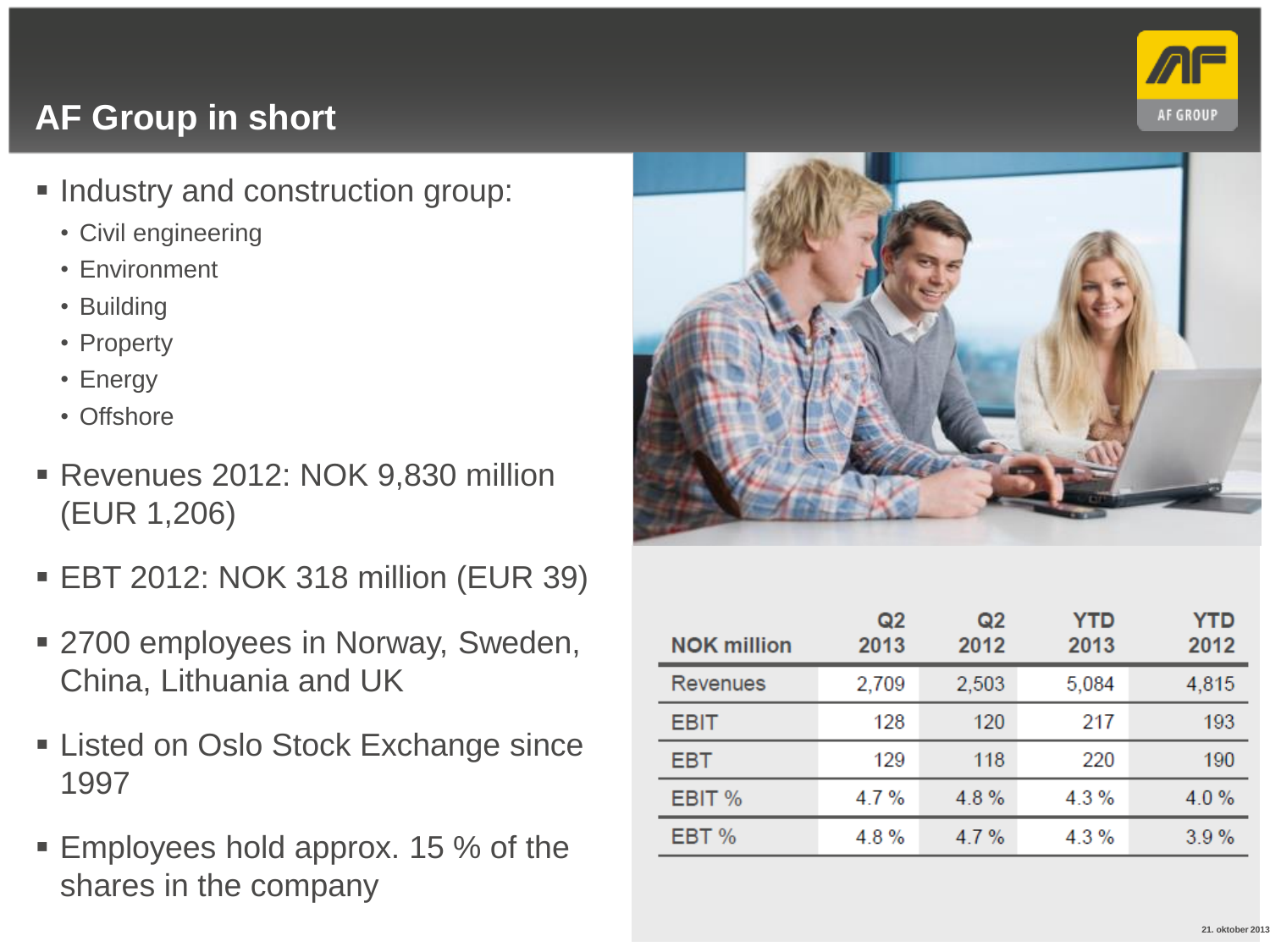### **The AF share is the best performing share on Oslo Stock Exchange over the past 15 years**



**AF GROUP** 

**Share price performance from listing 8. sept. 1997 to 31. dec. 2012 Rebased to 100, total return**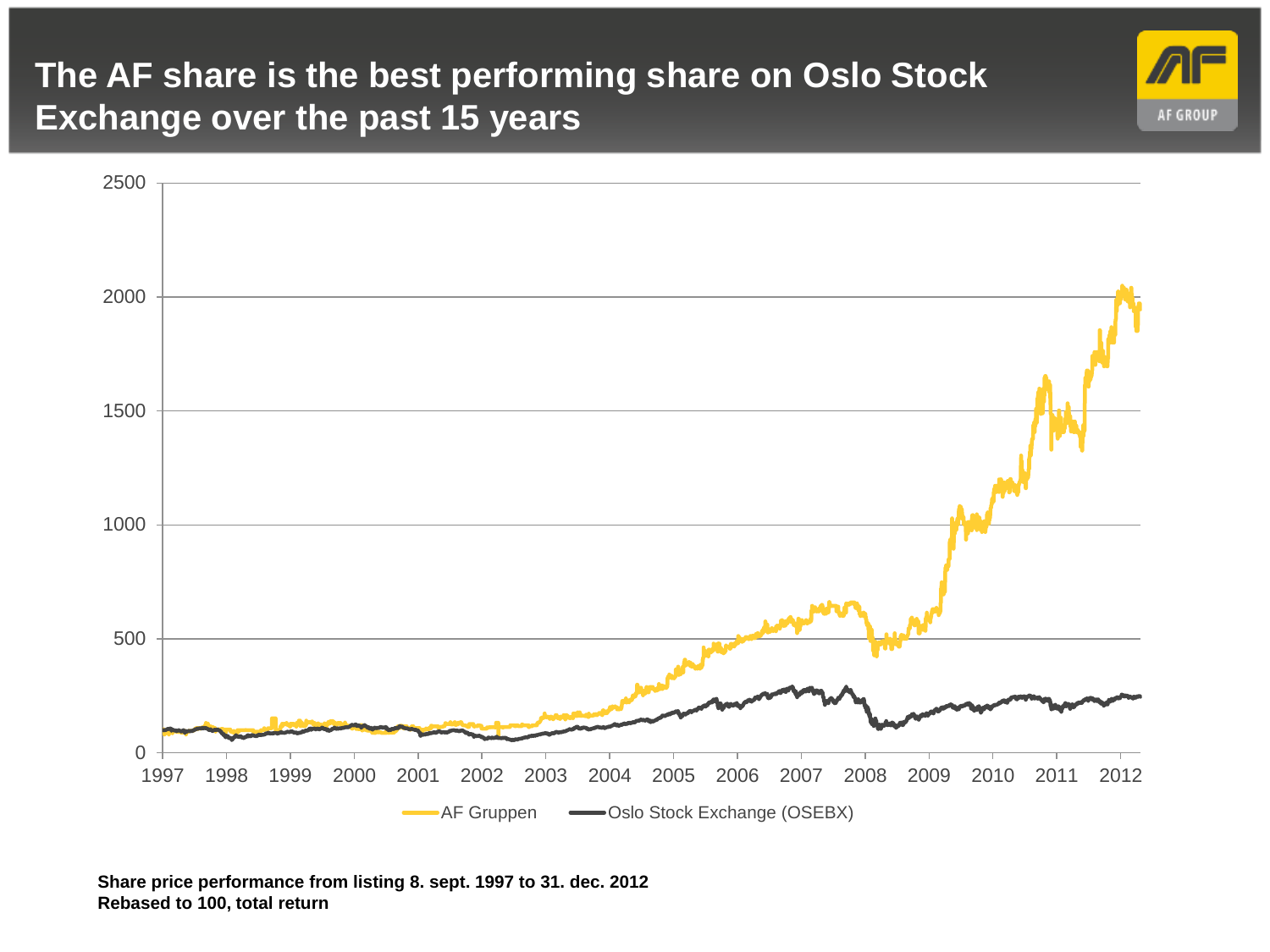

# **Sustainable entrepreneurship**

Vision:

• Clearing up the past, building for the future

**Mission:** 

- AF's mission is to be an industrial group that creates value by forming the future through contracting, energy and environmental services.
- The Company has an uncompromising attitude towards safety and ethics.

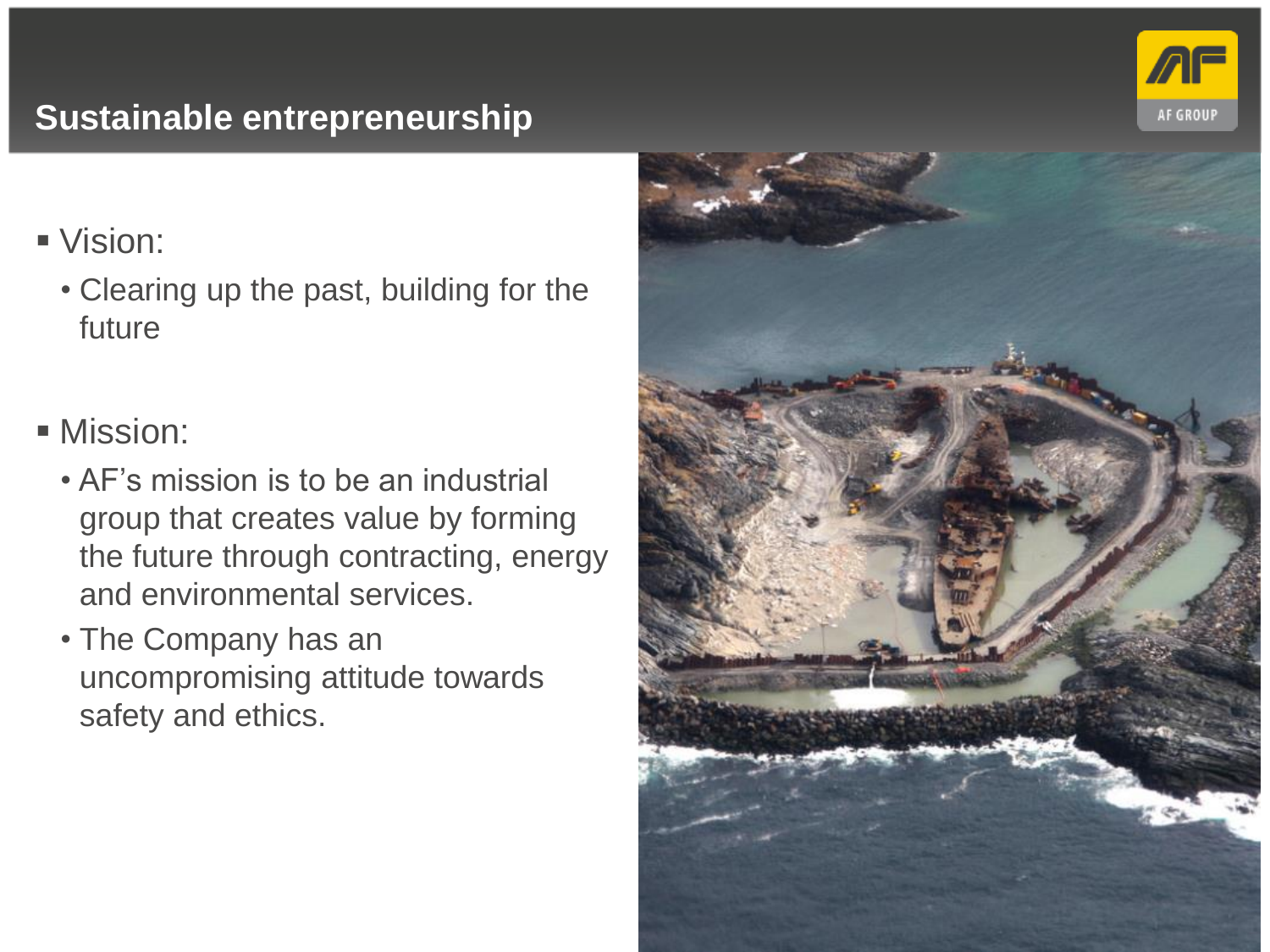**Focus on HSE has paid off**



#### **Absence due to illness**



### **Lost time to injuries (LTI-rate)\***



 $\blacksquare$  All industries, Norway  $\blacksquare$  Building and construction industry, Norway  $\blacksquare$  AF Group

\*Number of lost time to injuries per million man-hours.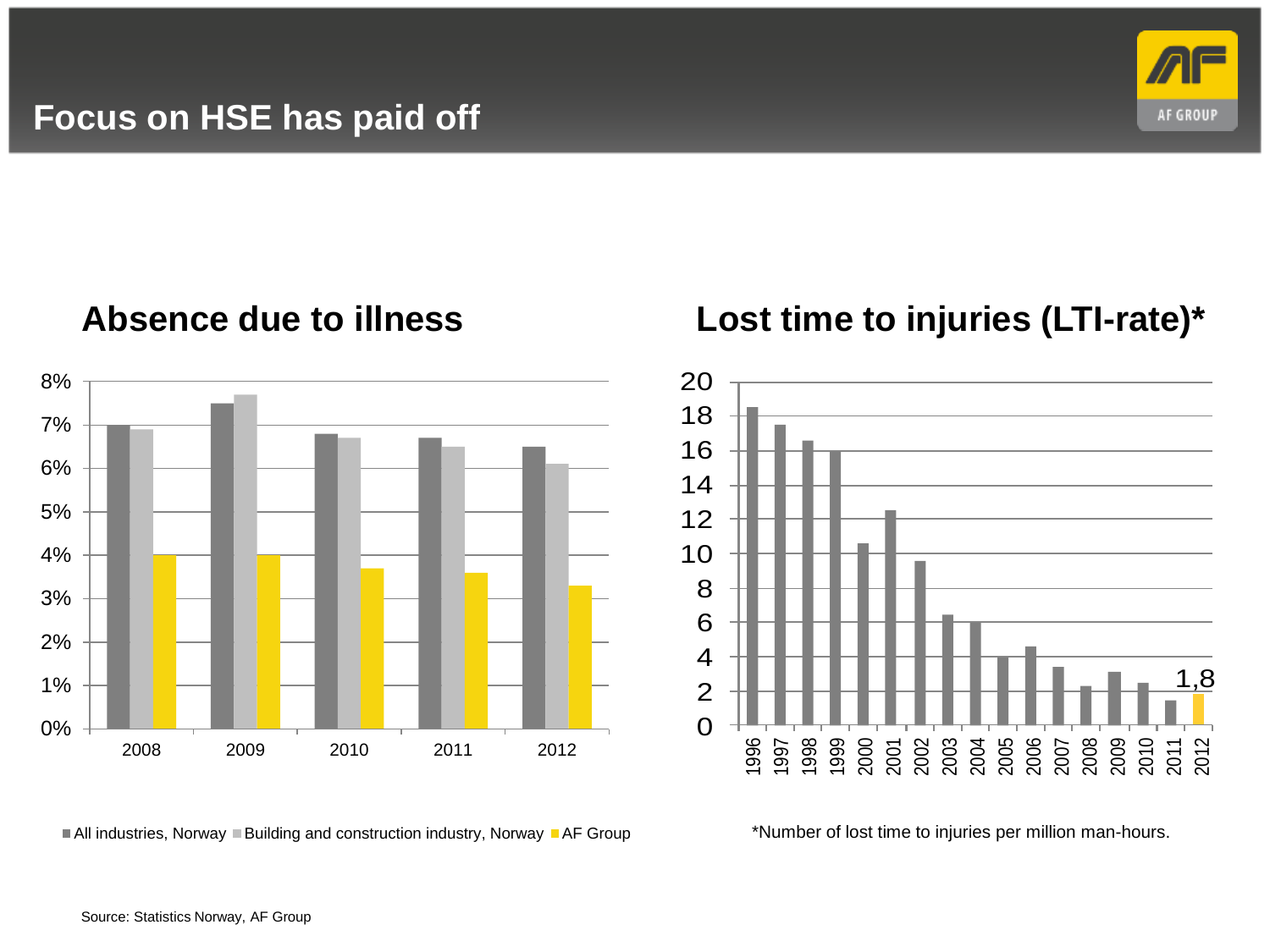## **AF is an onshore and offshore player with focus on project industry**





- Roads and tunnels
- $\blacksquare$ Infrastructure
- Water power plants
- **Harbours**
- **Foundation work**

- **Demolition of** buildings, constructions and installations
- **Environmental** clean-up
- **Recycling**



- **Commercial** buildings
- Residential buildings
- Public buildings
- **Renovation**

.



**Development of** residential housing and commercial buildings



- **Energy efficiency**
- Renewable energy
- **Energy service** and consulting



- **Removal,** decommissioning and recycling of offshore installations
- Onshore facilities for oil and gas industry
- V & M
- Rig- and marine services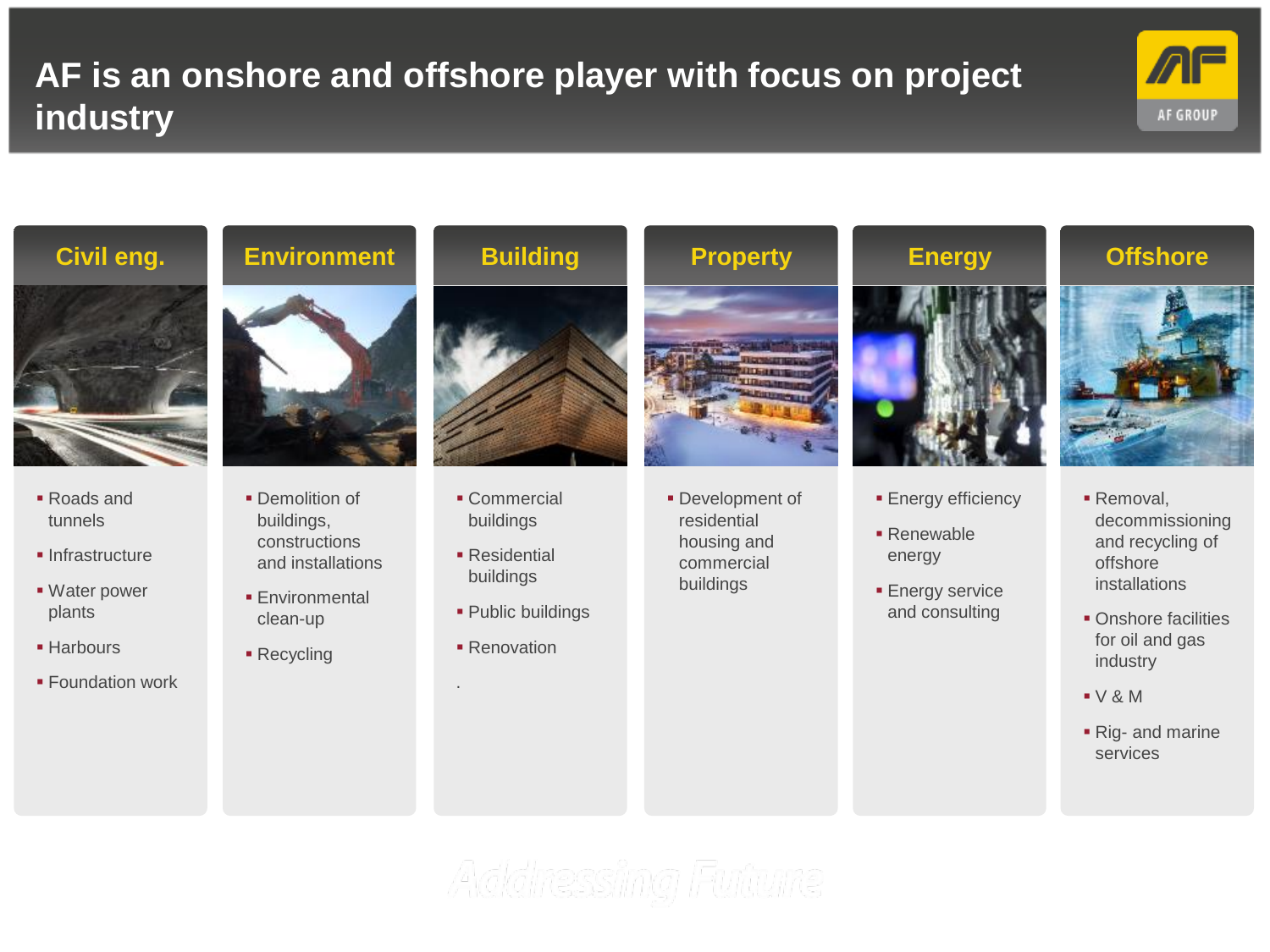# **AF Group has a history characterized by strong structural and organic growth….**



**21. OKTOBER 2013**

**AF GROUP** 

◢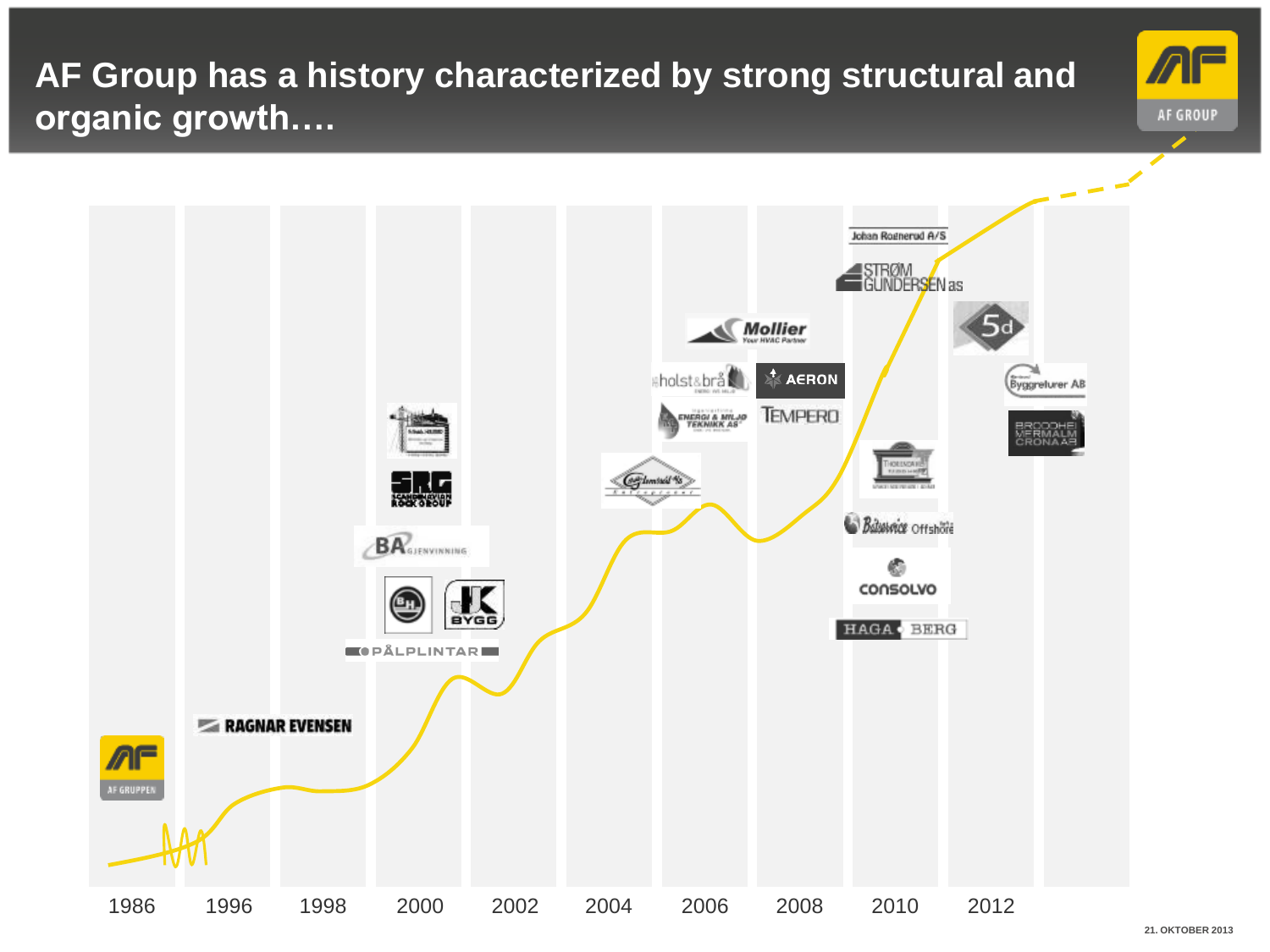# **Energy**



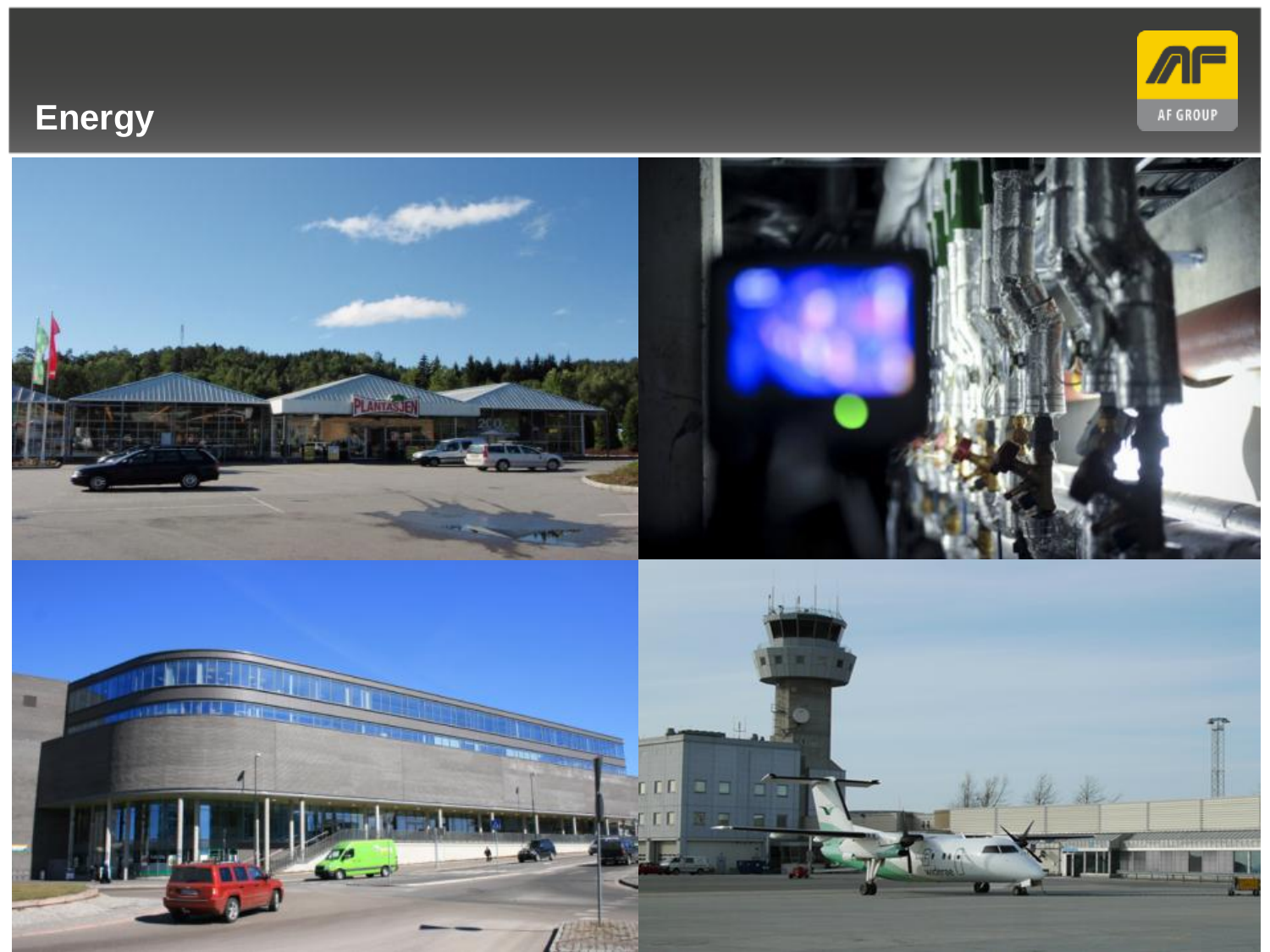# **Energy – energy-efficient technical solutions that will provide a profitable bottom line for customers and the environment**

- Better, more energy-efficient technical solutions for buildings and industry
- Consulting and implementation of reliable solutions which provides cost reductions and reduced environmental impact:
	- Energy efficiency
	- Renewable energy
	- Energy service
	- Energy consulting
- Our solutions are profitable for the customer's bottom line and for the environment. This is what we call a Blue Environmental Effect.





**AF GROUP**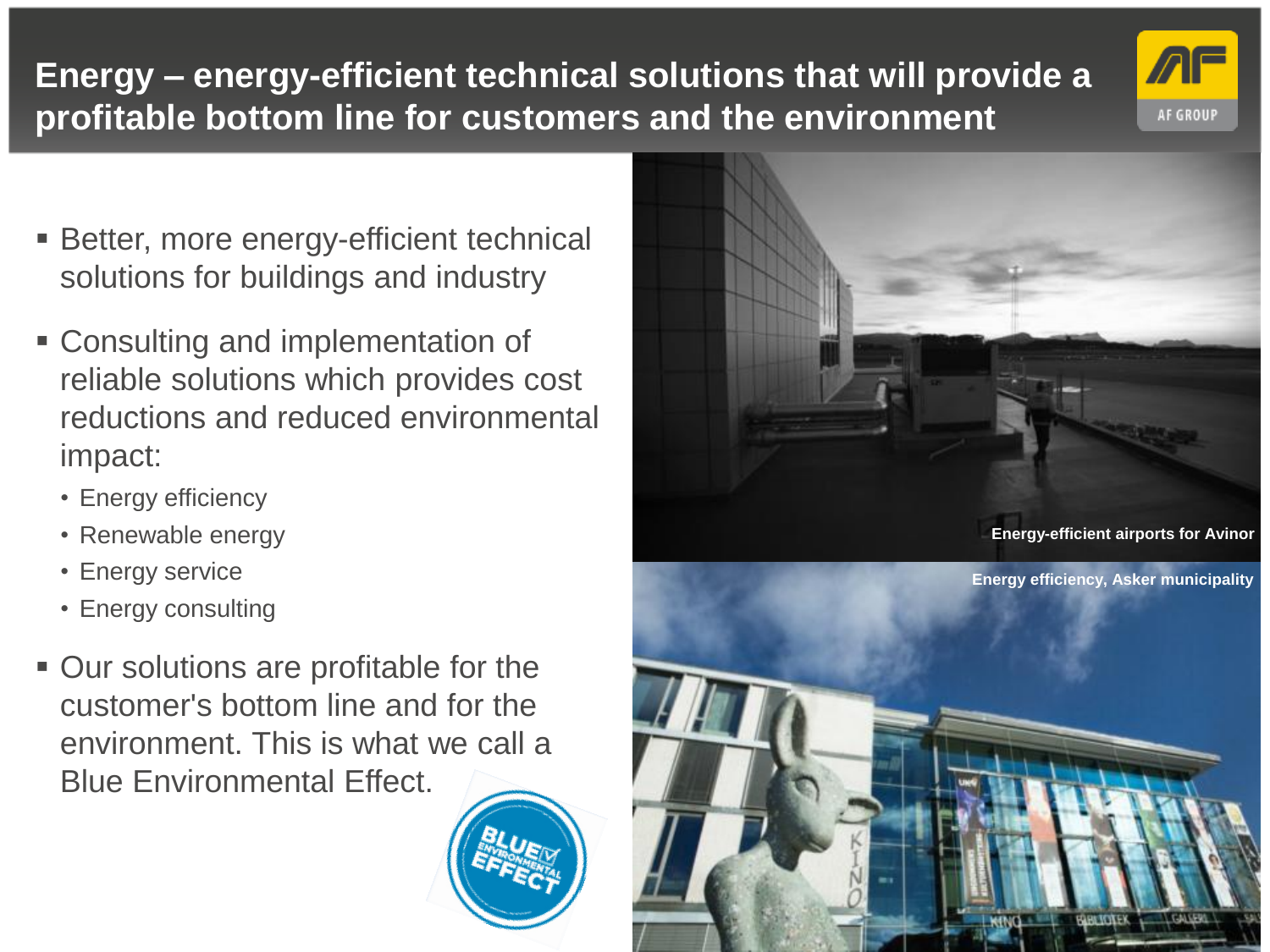#### **Business areas**



#### **Analysis with calculations Implement measures Study, design and calculations Building energy plant RENEWABLE ENERGY ENERGY EFFICIENCY**

#### **Operations, maintenance and monitoring**

**Operations, maintenance and monitoring**

#### **ENERGY SERVICES**

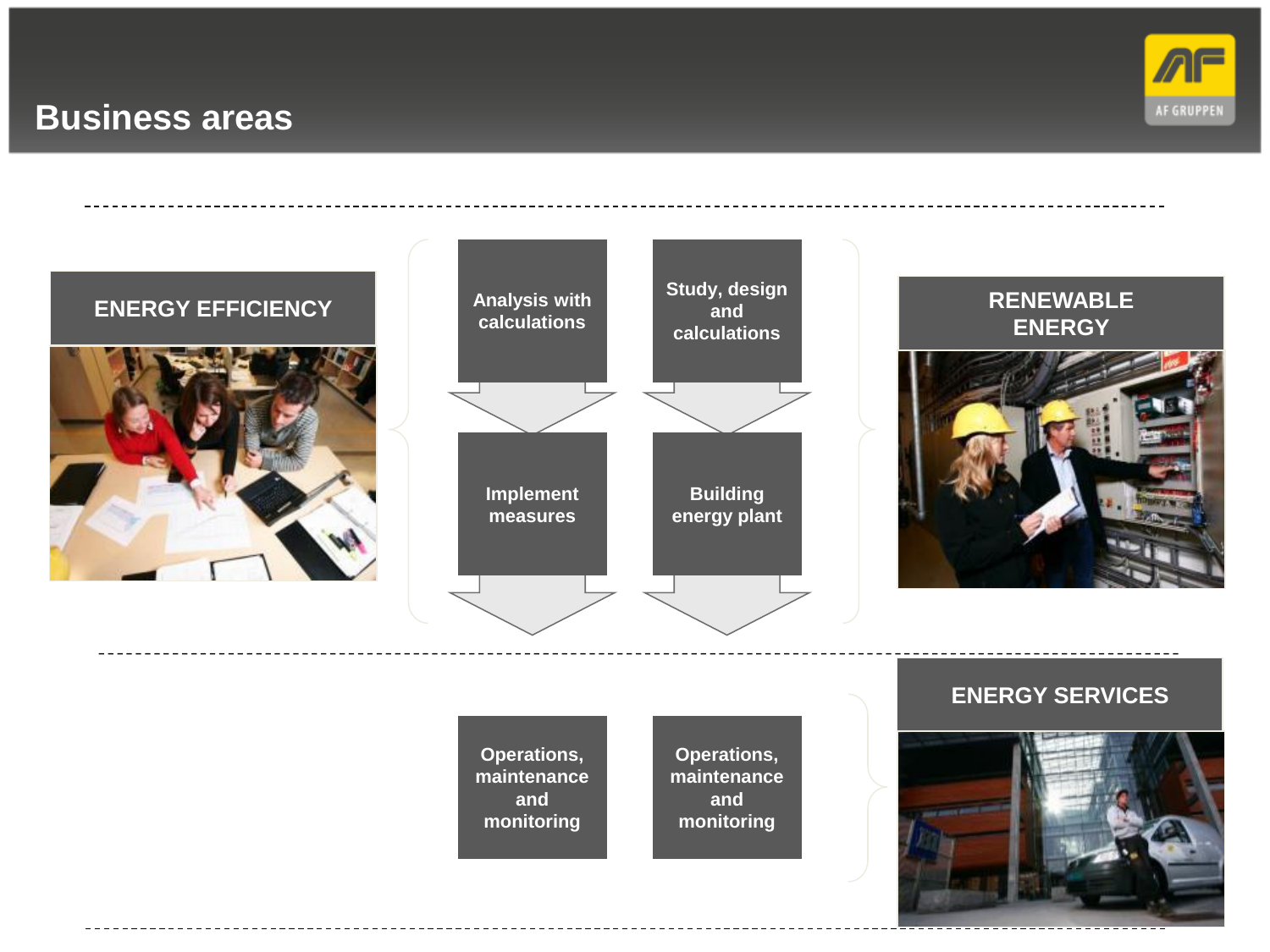#### **Our approach**



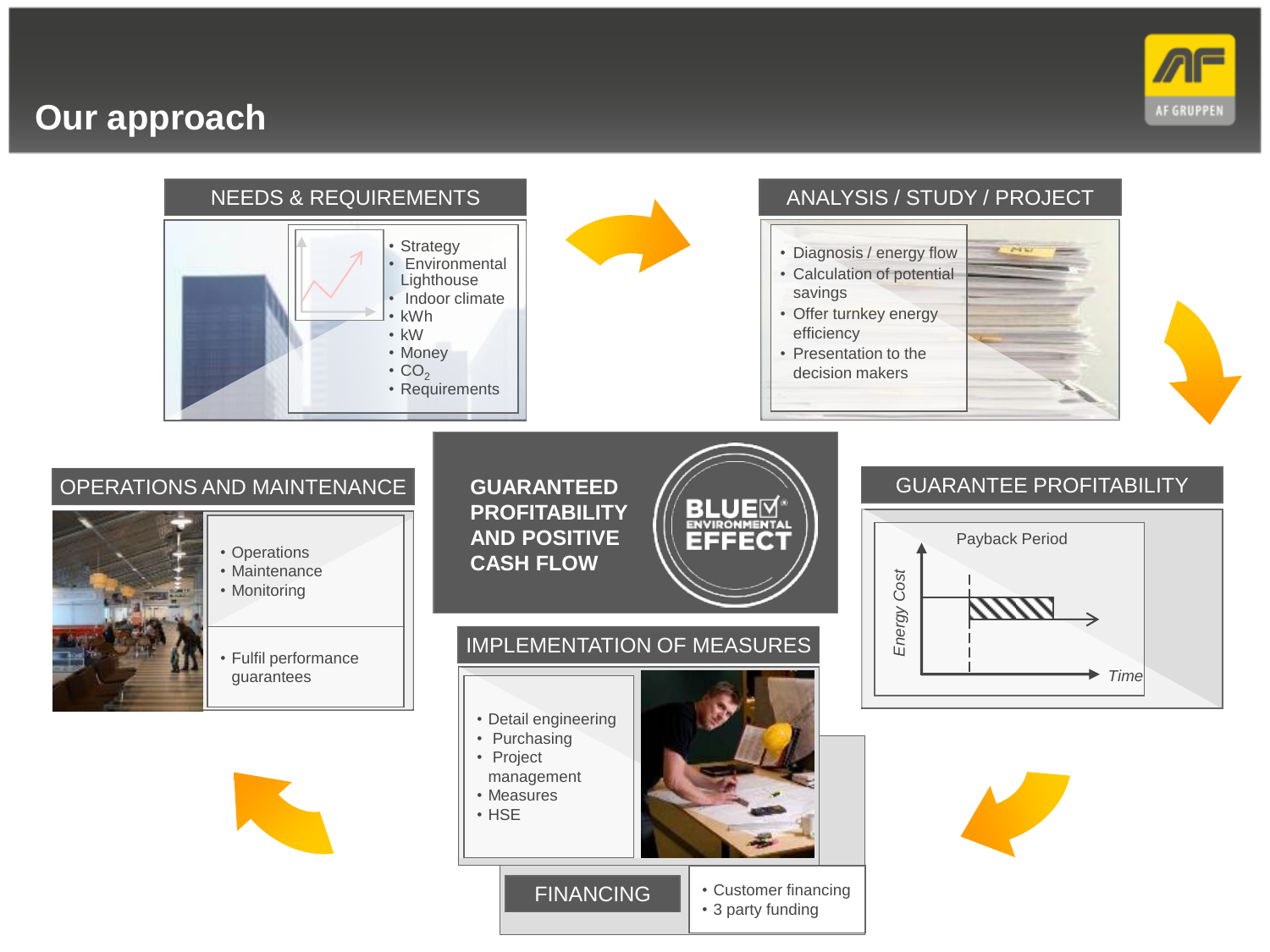# **Our expertise areas**





*Our solutions are profitable for the customer's bottom line and for the environment. This is what we call a Blue Environmental Effect.*